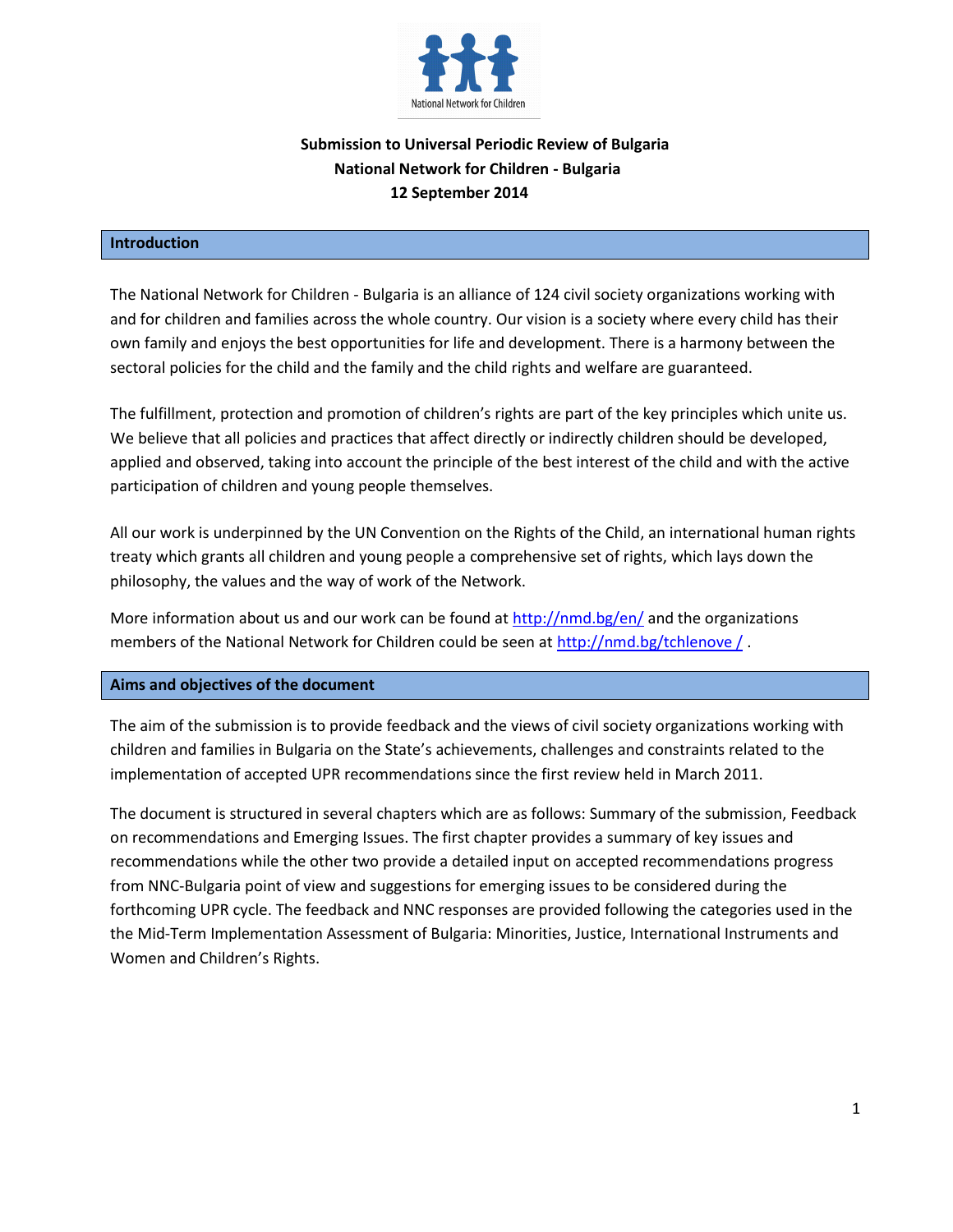**Contents of the submission**

| ı. | Feedback on recommendations issued at the first Universal Periodic Review cycle in 2011 page 2 |         |
|----|------------------------------------------------------------------------------------------------|---------|
|    | 1. Minorities                                                                                  | page 2  |
|    | 2. International instruments                                                                   | page 4  |
|    | 3. Justice                                                                                     | page 4  |
|    | 4. Women and Children's rights                                                                 | page 4  |
| Н. | <b>Merging issues</b>                                                                          | page 9  |
|    | Early childhood development<br>1.                                                              | page 9  |
|    | Child poverty<br>2.                                                                            | page 9  |
|    | Refugees<br>3.                                                                                 | page 10 |
|    | Child participation<br>4.                                                                      | page 10 |

## **I. Feedback on recommendations issued at the first Universal Periodic Review cycle in 2011**

### **1. Minorities**

 Recommendation nº42: *Continue pursuing appropriate policies and programmes to accommodate the needs of mentally disabled children* (Recommended by *Slovakia*)

NNC: Not implemented. Efforts are undertaken to close institutions for children with disabilities. However, NNC is concerned that the setting up of family-type placement centres as alternative to them with a capacity up to 15 children is far from family-type and is a replacement of large-scale institutions with small ones. There's also no focus and investment in appropriate support to parents and families at risk, prevention and early intervention. Need to change philosophy, adopt the International Classification of Functioning, Disability and Health (ISF) and a rights based approach to children and people with disabilities.

 Recommendation nº43: *Adopt a national strategy to continue and intensify the deinstitutionalization process aimed at replacing current shelters with alternative housing and means of care better suited to meeting the needs of orphans and-or persons with mental disabilities* (Recommended by *Belgium*)

NNC: Partially implemented. There's a strategy for deinstitutionalisation of children and a strategy for longterm care. However, the philosophy should be also changed from replacement of large-scale institutions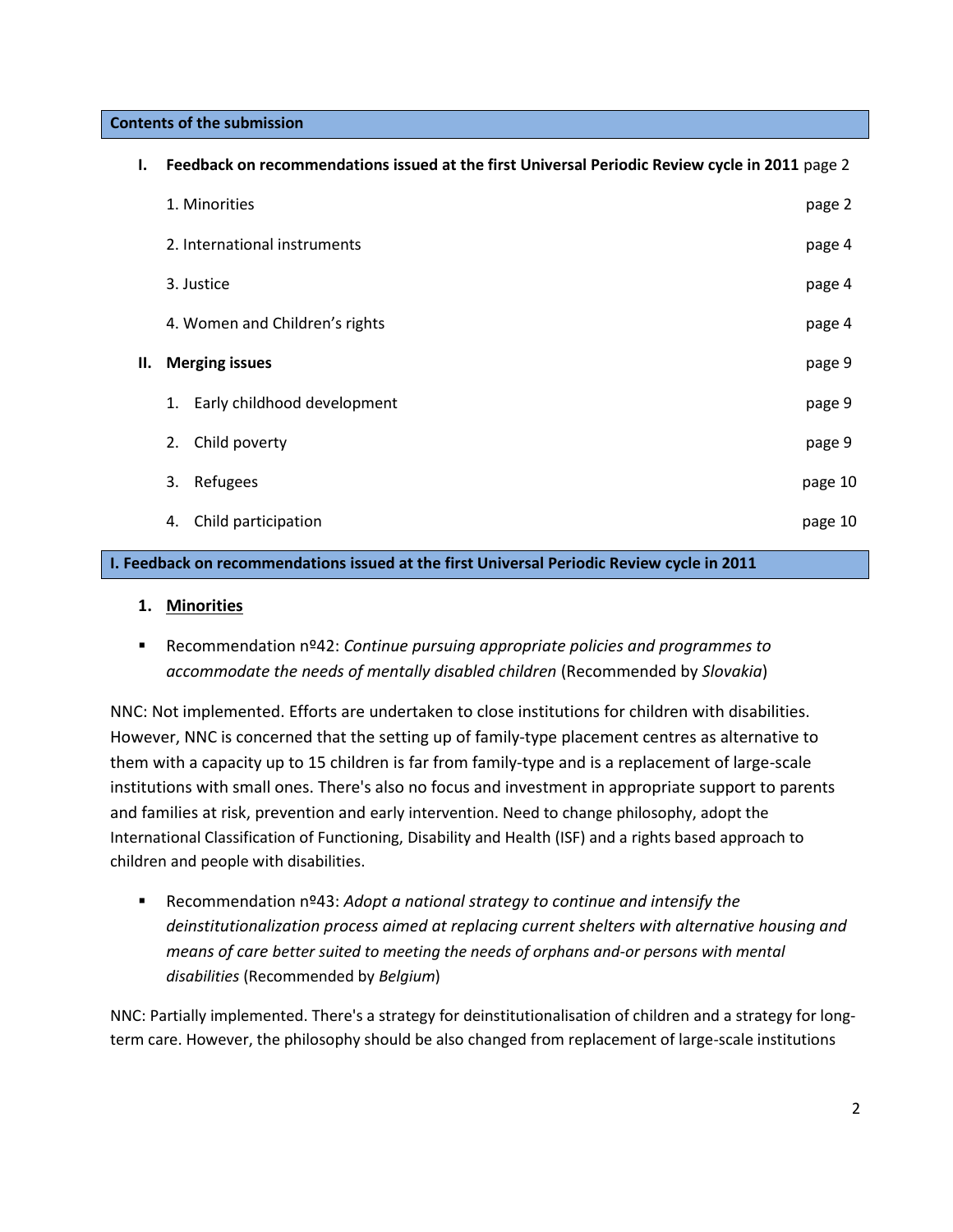with small ones to provision of adequate personal assistance, development of a housing policy and support for independent living in the community.

 Recommendation nº50: *Establish training programmes addressed to staff members of shelters for orphans and persons with mental disabilities in order to enable them to respond at best to the specific needs of the residents* (Recommended by *Belgium*)

NNC : Not implemented. There are no training programmes developed and effectively implemented. Training is insufficient, provided ad-hoc and mostly as part of pilot projects and supported by NGOs.

 Recommendation nº94: *Set up a policy specifically aimed at reducing the number of Roma children placed without valid reasons in establishments for children with disabilities or in rehabilitation centres* (Recommended by *Canada*)

NNC: Not implemented. There's no such consistent policy specifically aimed at Roma children. Deinstitutionalisation efforts do not focus on family support, prevention and early intervention. 52,3  $\frac{\text{w}}{\text{s}}^1$  of children in Bulgaria live at risk of poverty and there are no specialised measures to tackle this issue. Poverty of families with three and more children most of whom are Roma is 61 %. Recommendation nº47: *Gather statistics on the various groups accessing public services in order to obtain an accurate picture of the use of services by different minorities* (Recommended by *United Kingdom*)

NNC: Not implemented. There's no disaggregated statistics related to minorities.

 Recommendation nº117: *Ensure that Roma children are not sent to special schools for the disabled, but instead are schooled together with other Bulgarian children* (Recommended by *Finland*)

NNC: Partially implemented. Children no matter of their origin are referred to special schools only after an assessment of a multi-disciplinary team for complex pedagogical assessment. However, there's lack of systemic approach related to ensuring effective access and quality to inclusive education for Roma children.

 Recommendation nº121: *Guarantee that the implementation of the law on compulsory preschool education for all children, adopted by Parliament on 23 September, covers the Roma as well as other minorities* (Recommended by *Finland*)

NNC : Not implemented. In 2013 the State adopted amendments to the Regulations of Family Benefits for Children Act enforcing that parents whose children do not attend the compulsory pre-school education would lose their child benefits. International research proves that penalizing people for being poor doesn't lead to better school enrollment and quality of education for children. Reaching out to excluded children would need a comprehensive approach and support to parents rather than depriving them from an income supposed to address some of their children's needs.

 $\overline{a}$ 

<sup>&</sup>lt;sup>1</sup> [http://epp.eurostat.ec.europa.eu/statistics\\_explained/index.php/People\\_at\\_risk\\_of\\_poverty\\_or\\_social\\_exclusion](http://epp.eurostat.ec.europa.eu/statistics_explained/index.php/People_at_risk_of_poverty_or_social_exclusion)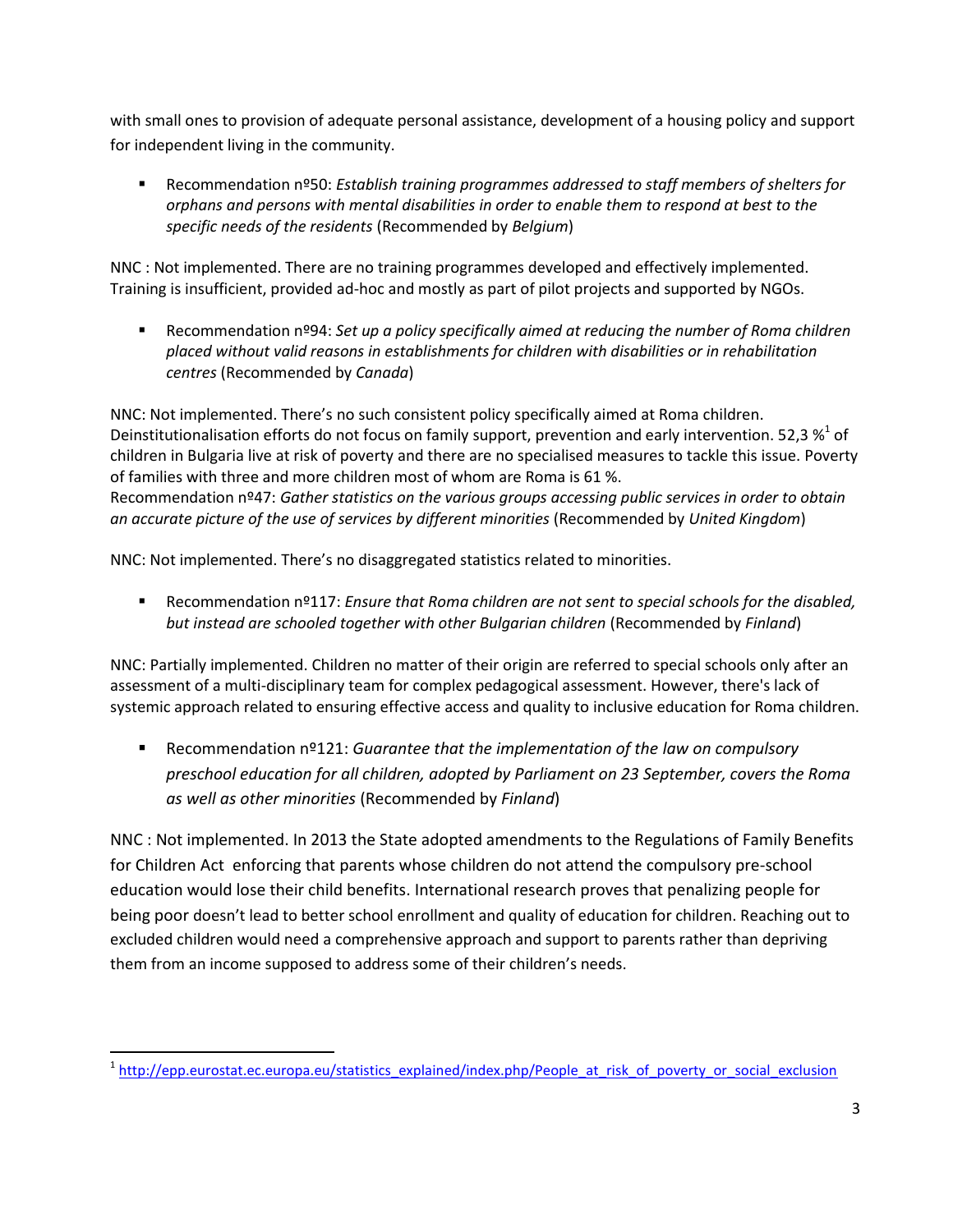Recommendation nº122: *Continue its efforts on the issue of inclusion of children with disabilities in the general school system and reducing the number of schools for children with special educational needs* (Recommended by *Slovenia*)

NNC: Partially implemented. Following reforms, the number of special schools has significantly reduced. As of April 2014, there are 71 special schools. 4 of these are educational boarding schools and 3 are social pedagogical schools where children are sent for running from home, truancy, thefts, etc. as a punishment and due to lack of appropriate services which is a violation of their rights. The No. of children with special needs in kindergartens and schools has increased but there's a need to move from securing access for children to ensuring the quality of inclusive education through more resource teachers, appropriate methodologies and training programmes, adequate financing, etc.

# **2. International instruments**

Recommendation nº12: *Ratify CRPD* (Recommended by *Spain*)

NNC: Implemented. The Convention on the Rights of Persons with Disabilities has been ratified but not its Optional Protocol.

 Recommendation nº134: *Undertake a transparent and inclusive process with civil society in the implementation of universal periodic review recommendations* (Recommended by *Norway*)

**NNC:** Not implemented. Very often NGOs are invited to contribute or comment to proposed amendments in the last minute if at all asked for involvement. There is acute and urgent need for effective public consultation standards implementation and inclusion of civil society in decision-making process rather than only imitation of consultation.

# **3. Justice**

■ Recommendation nº87: *Create an effective juvenile system, and continue to reform its justice system* (Recommended by *Nigeria*)

NNC: Not implemented. The Concept for Public Policy on Juvenile Justice, approved in 2011, and the Road Map for the implementation of the Concept, adopted in March 2013, are not implemented. The rights of children in conflict with law continue to be seriously violated and there are still two systems (child protection and the system of local and Central commission for juvenile delinquency) which run in parallel and lack co-ordination.

## **4. Women and Children**

 Recommendation nº27: *Adopt a law guaranteeing equal opportunities for women and men*  (Recommended by *Canada*)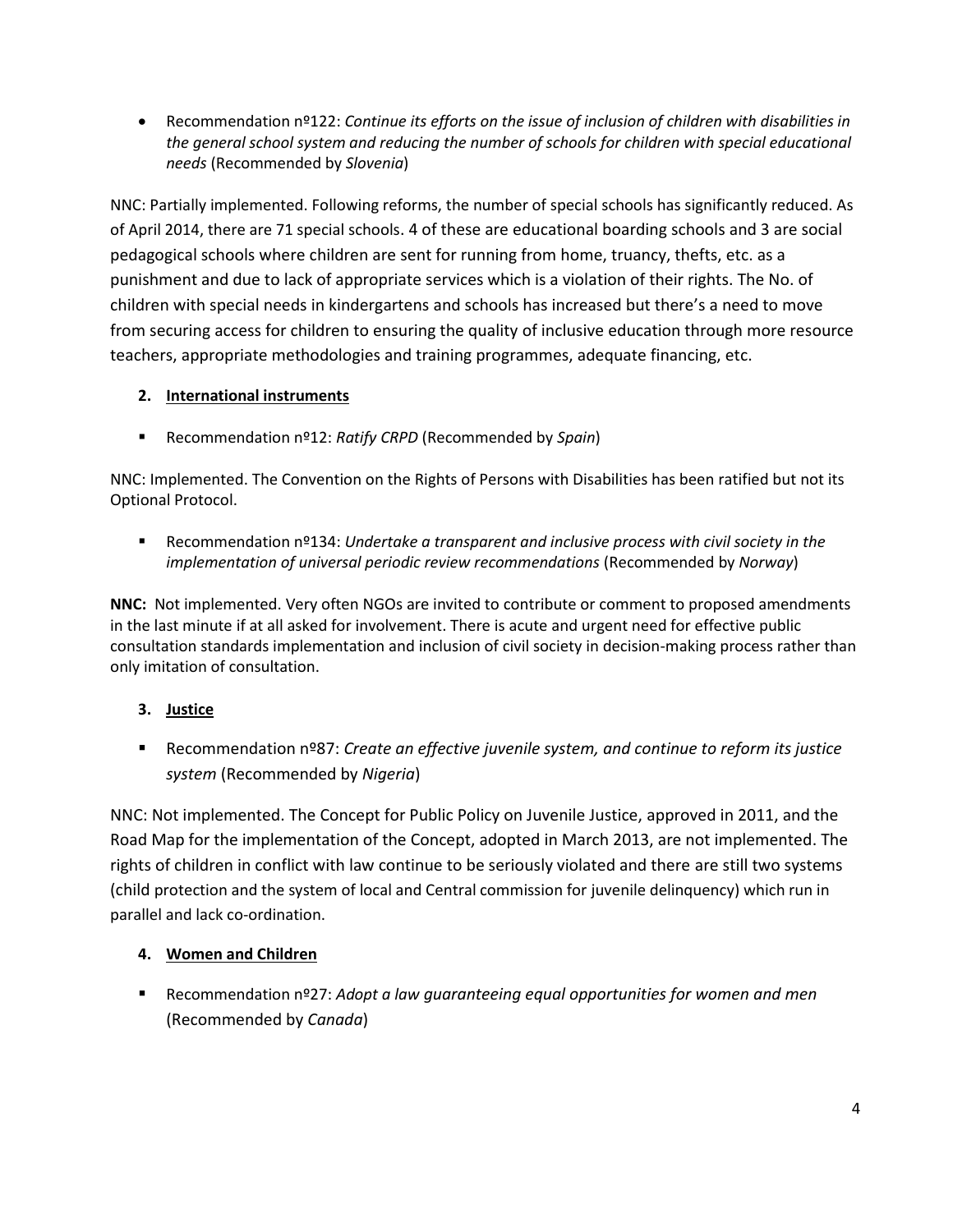NNC: No specific law has been adopted. However, the Anti-Discrimination Law and the Social Securities Codex were amended in 2012 in order to implement the EU directive 2010/41/EC concerning the equal opportunities for women and men working as self-employed individuals.

 Recommendation nº38: *Establish urgently procedures-mechanisms at the central and local levels to ensure the health and safety of all children in institutions, including a child ombudsman at the national or regional level* (Recommended by *Norway*)

NNC: Not implemented. There are efforts to reform institutional care however this is done on a pilot project basis and doesn't include procedures and mechanisms to ensure the health and safety of all children in institutions. There's no special child ombudsman at national, regional or local level.

 Recommendation nº44: *Draw up concrete and effective strategies to fight against domestic violence* (Recommended by *Switzerland*)

NNC : Partially implemented. There's a Law on protection from domestic violence and the Government adopts every year a National programme for prevention and protection from domestic violence. In June 2013, the Government approved the action plan for implementation of the CEDAW Concluding Observations. More efforts are needed to ensure effective co-ordination and implementation.

 Recommendation nº48: *Ensure continued emphasis on children's rights and welfare in Bulgaria's budget policy and consider increasing budget allocations for the implementation of the CRC, including in the areas of health, education and family support* (Recommended by *Malaysia*)

NNC: Not implemented. There's no child centred state budget analysis nor capacity or understanding about the importance to involve children and young people and civil society to have access to information and processes which would allow them to engage effectively with the government.

 Recommendation nº73: *Put in place sound policies to ensure a safer environment for children, and implement a more effective system for addressing cases of violence against children*  (Recommended by *Indonesia*)

NNC: Partially implemented. Despite the Agreement and the Coordination mechanism in cases of children victims of violence or children at risk and crisis intervention, created in 2010, the child protection system lacks sufficient capacity to address effectively cases of violence against children. Social workers workload is more than 100 cases as average and there's acute need to increase their number and ensure sustainable training, supervision and support. More efforts are needed in supporting parents, caregivers and family with child-rearing strategies and techniques which could address a range of individual and family risk factors.

 Recommendation nº74: *Implement policies to prevent and detect cases of child abuse, as well as to ensure accountability and the rehabilitation of child victims* (Recommended by *Brazil*)

NNC : not implemented. Efforts to adopt a new Children's Act aimed at improving the welfare of all children vs. children at risk were put on hold and the capacity of social workers from the Child protection departments (in terms of numbers, training and adequate resources) is limited to ensure effective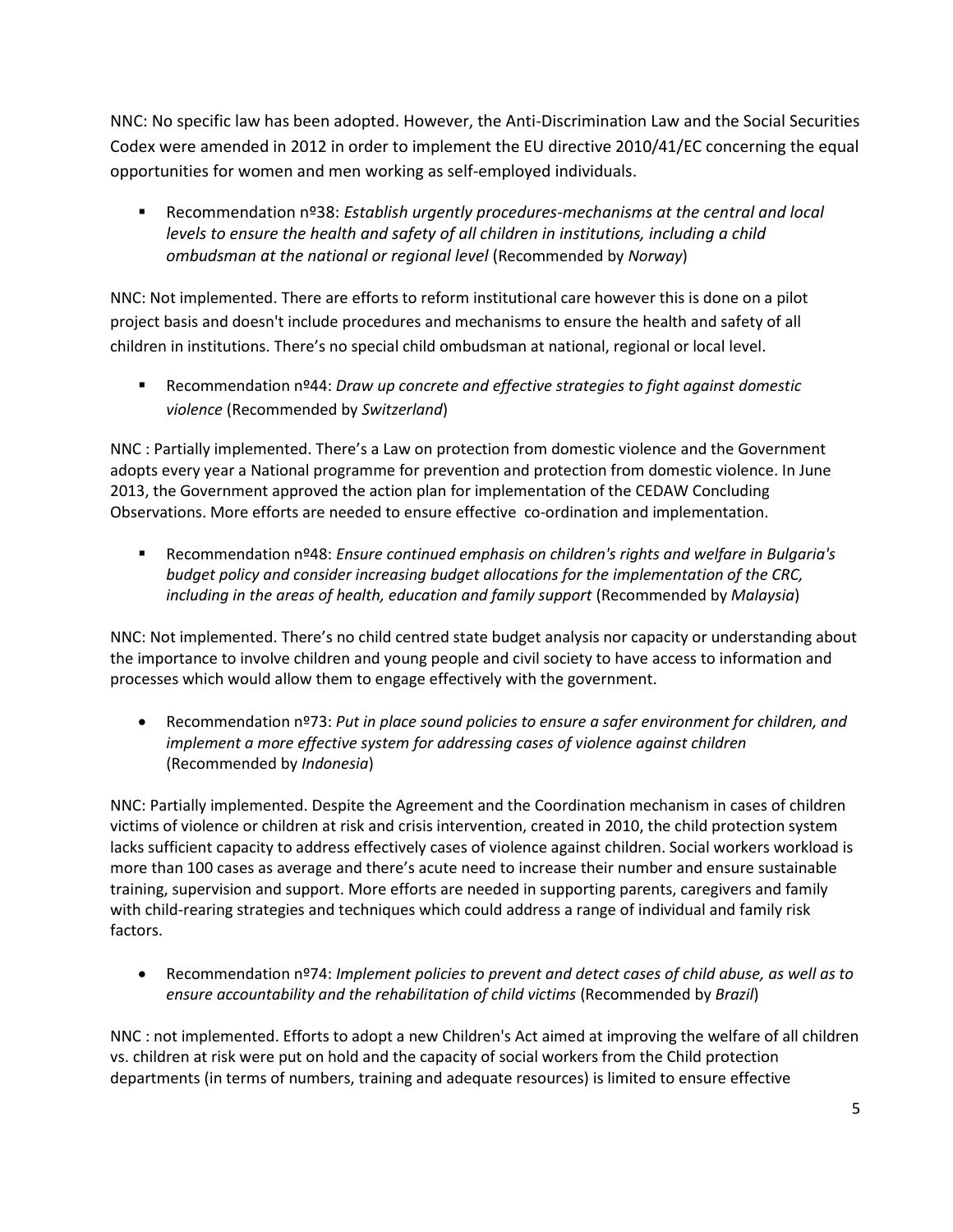implementation. Engaging parents and caregivers early on through one-to-one parenting and parent-child programmes and providing information on child-rearing practices and early childhood development should be prioritized.

 Recommendation nº75: *Further enhance measures to prevent the exploitation of children for the purposes of prostitution and pornography, as well as to prosecute persons who are guilty of the exploitation or ill treatment of children* (Recommended by *Belarus*)

NNC: Partially implemented. With the amendments to the Penal code in 2013, enforced in 2014, the government transposed the Directive 2011/92/EC of the European Parliament and of the Council of 13 December 2011 on combating sexual abuse and sexual exploitation of children and the EU Anti-Trafficking Directive into the national legislation. However, no specific measures are undertaken to prevent exploitation of children or to pursue concrete actions to enhance victims protect, identify and prosecute offenders, raise awareness and reduce the availability of child pornography online and the re-victimization of children. There's lack of state co-funding for the National Centre for Safe Internet, limited progress with specialization of judges, prosecutors and magistrates in direct work with children and only 12 specialized premises for hearing of children in the whole country.

 Recommendation nº79: *Strengthen awareness-raising campaigns aimed at preventing human trafficking, and increase the protection provided to victims, notably children and newborns, including those of Roma origin, in line with the recommendations of the Committee on the Rights of the Child* (Recommended by *Mexico*)

NNC: Partially implemented. Some awareness -raising activities were undertaken. However, there is no specific treatment of particularly vulnerable victims aimed at preventing secondary victimisation such as no visual contact with the defendant, no unnecessary repetition of the testimony or holding interviews with children in a friendly environment.

 Recommendation nº80: *Further develop preventive measures to combat trafficking in human beings, with a special emphasis on children, newborn and pregnant women, as well as strengthen the national referral system and increase the number of centres for victims of trafficking*  (Recommended by *Moldova*)

NNC: not implemented. No special measures discouraging the demand that fosters trafficking and addressing the root causes such as poverty, lack of social integration, access to education, discrimination, etc. were undertaken.

 Recommendation nº81: *Bring to justice the persons and social institutions for children responsible for 238 reported unaccounted deaths in the period 2000-2010* (Recommended by *Norway*)

NNC: Not implemented. There is no single indictment against persons and social institutions responsible for the 238 unaccounted deaths of children.

 Recommendation nº91: *Create an effective juvenile justice system in order to defend children's rights* (Recommended by *Hungary*)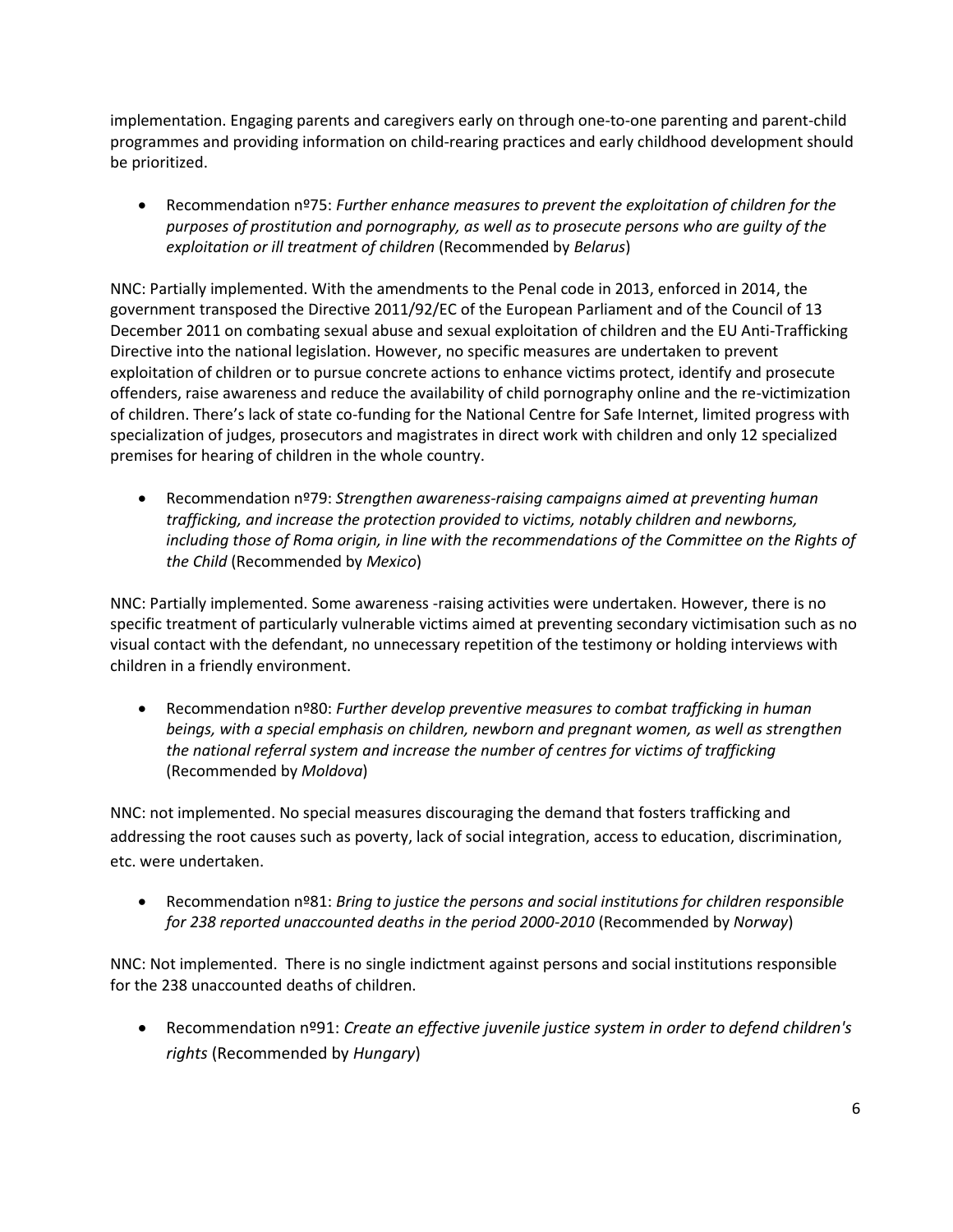NNC: Not implemented. The Concept for Public Policy on Juvenile Justice, approved in 2011, and the Road Map for the implementation of the Concept, adopted in March 2013, are not implemented. The rights of children in conflict with law continue to be seriously violated and there are still two systems (child protection and the system of local and Central commission for juvenile delinquency) which run in parallel and lack co-ordination.

 Recommendation nº95: *Rapidly close social institutions for children and find appropriate solutions for children who cannot live with their families* (Recommended by *Norway*)

NNC: Partially implemented. Efforts are undertaken however they target mostly homes for children with disabilities as well as 8 infant homes and there are concerns among NGOs that new services are de facto replacing large-scale institutional care with small institutions. Data for 2013 shows that the entry to infant homes is still open and more focus and priority shall be put on prevention, early intervention and family support.

 Recommendation nº96: *Allocate sufficient and, if necessary, additional resources for the recruitment and training of personnel in children's institutions, and intensify efforts to raise the number of foster families and provide them with adequate training for foster care (Recommended* by *Netherlands*)

NNC response: Partially implemented. There's progress with foster care development where there's an increase of approved foster parents and children placed. At the same time, in 2012 NGOs were excluded from foster care service development . The rapid increase of foster parents also raises issues related to the quality of the care including purpose of foster care, contact and support to birth families and support to FCs on behalf of social workers. No progress was made with regard to increasing the training and No. of staff in children's homes.

 Recommendation nº97: *Increase the training and staffing levels of institutions for children, improve oversight, and implement incentives to attract higher-quality candidates to fill positions at these institutions* (Recommended by *United States*)

NNC: Partially implemented. Some training was provided to the staff from institutions involved in the pilot projects under the national strategy Vision for deinstitutionalization of children and oversight was improved. However no spec ific incentives were envisaged to attract higher quality candidates.

 Recommendation nº98: *Undertake a comprehensive review of the child protection system, social assistance and family policies to ensure coordinated and efficient services* (Recommended by *Austria*)

NNC: Not implemented. Efforts were undertaken to review respective systems and improve co-ordination through a new Children's Act however these were put on hold due to lack of political will to implement proposed changes. There's acute need to review and improve the institutional and organizational set up related to children's services, case management, monitoring and control and increase capacity: child protection departments at municipal level are part of central Social Assistance Agency and the State Agency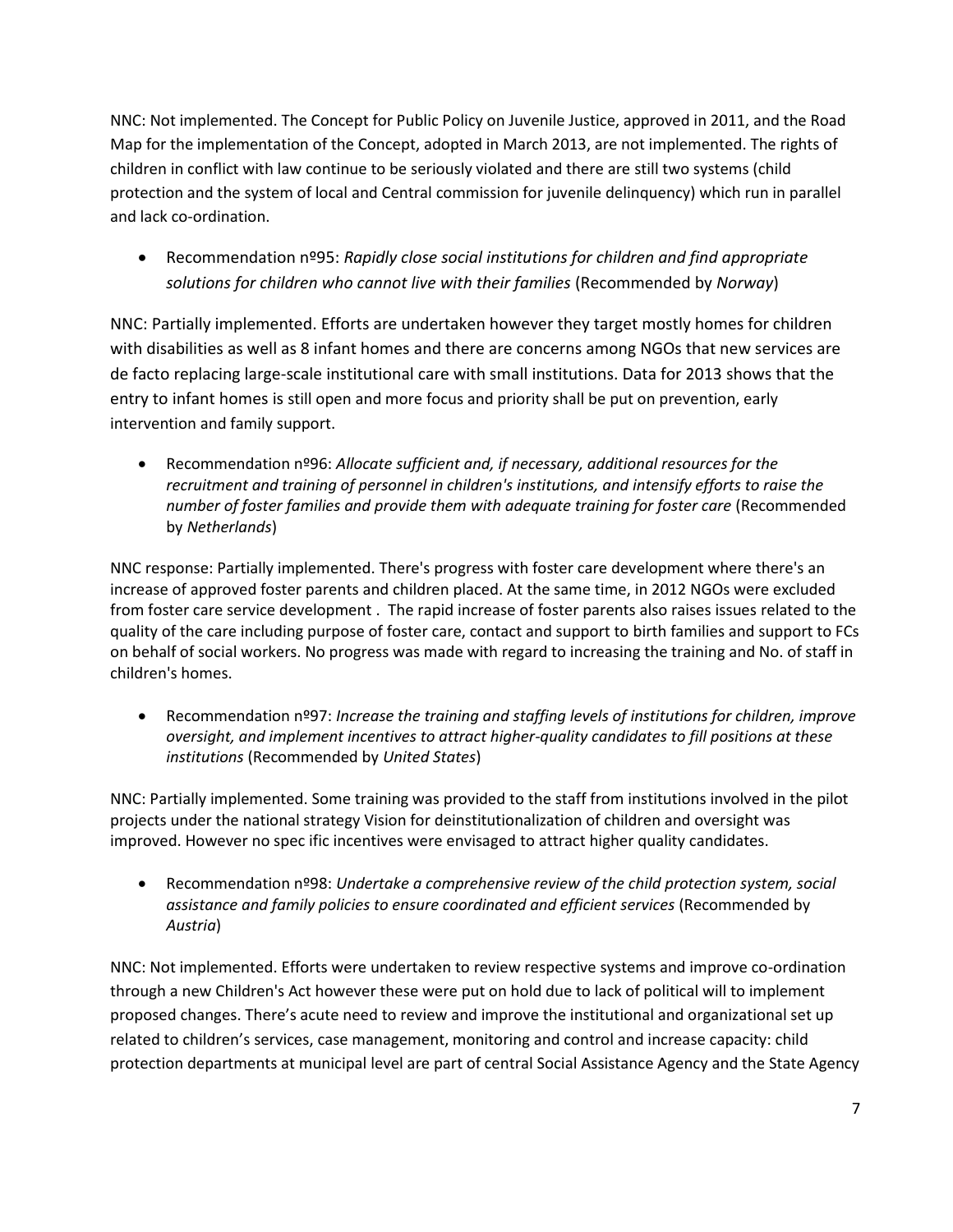for Child Protection is responsible for co-ordination of policies but receives funding through the Ministry of Labour despite that is supposed to be subordinated to the Council of Ministers.

 Recommendation nº99: *Provide sufficient resources for the effective functioning of the child protection system, including through training of social workers, standards to limit the case load per social worker and their adequate remuneration* (Recommended by *Austria*)

NNC: Not implemented. Efforts were undertaken through the employment of additional 400 social workers (220 of them were appointed in the child protection departments) but there still aren't case load standards, adequate training, resources and support mechanisms established in a systemic and sustainable manner. 1 social worker works with more than 100 cases leading to focus on paper work rather than quality direct work with children and families. This is a huge bottle-neck to all measures and reforms related to children such as deinstitutionalization, juvenile justice, inclusive education, prevention of school drop-out, prevention of child abuse, protection of violence, etc.

 Recommendation nº100: *Take steps to ensure the provision of appropriate support for parents and families at risk to prevent the abandonment of children* (Recommended by *Austria*)

NNC: Not implemented. The on-going deinstitutionalisation reform focuses on closure of homes for children with disabilities, 8 infant homes and there's no focus and investment in appropriate support to parents and families at risk, prevention and early intervention.

 Recommendation nº101: *Take urgent steps to end the continuing practice of placing babies and young children under the age of 3 in institutionalized care, and ensure the availability of familybased alternatives* (Recommended by *Austria*)

NNC: Partially implemented. There's increase in family-based alternatives but more efforts are needed to support birth parents of children and stop placement of babies and young children in institutions.

 Recommendation nº102: *Strengthen efforts to implement the - Vision for Deinstitutionalization -, specifically in the light of the United Nations Guidelines for the Alternative Care of Children*  (Recommended by *Austria*)

NNC: Not implemented. The national strategy Vision for deinstitutionalization is managed on a pilot project basis rather than as a holistic and comprehensive process aimed to protect and fulfill the rights of children. There's also urgent need to improve multi-sectoral coordination and introduce changes in other sectoral policies such as health, housing, etc. and amend legislation related to standards and quality of services.

 Recommendation nº103: *Introduce legislation prohibiting secrecy in adoption and guaranteeing the right of the child to know his or her origins* (Recommended by *Austria*)

NNC: Not implemented. No legislation has been introduced prohibiting secrecy in adoption or fully guaranteeing the right of the child to know his or her origins.

 Recommendation nº104: *Take steps to end the practice of international adoptions where the adoptive applicants are matched with children without having been introduced or had any*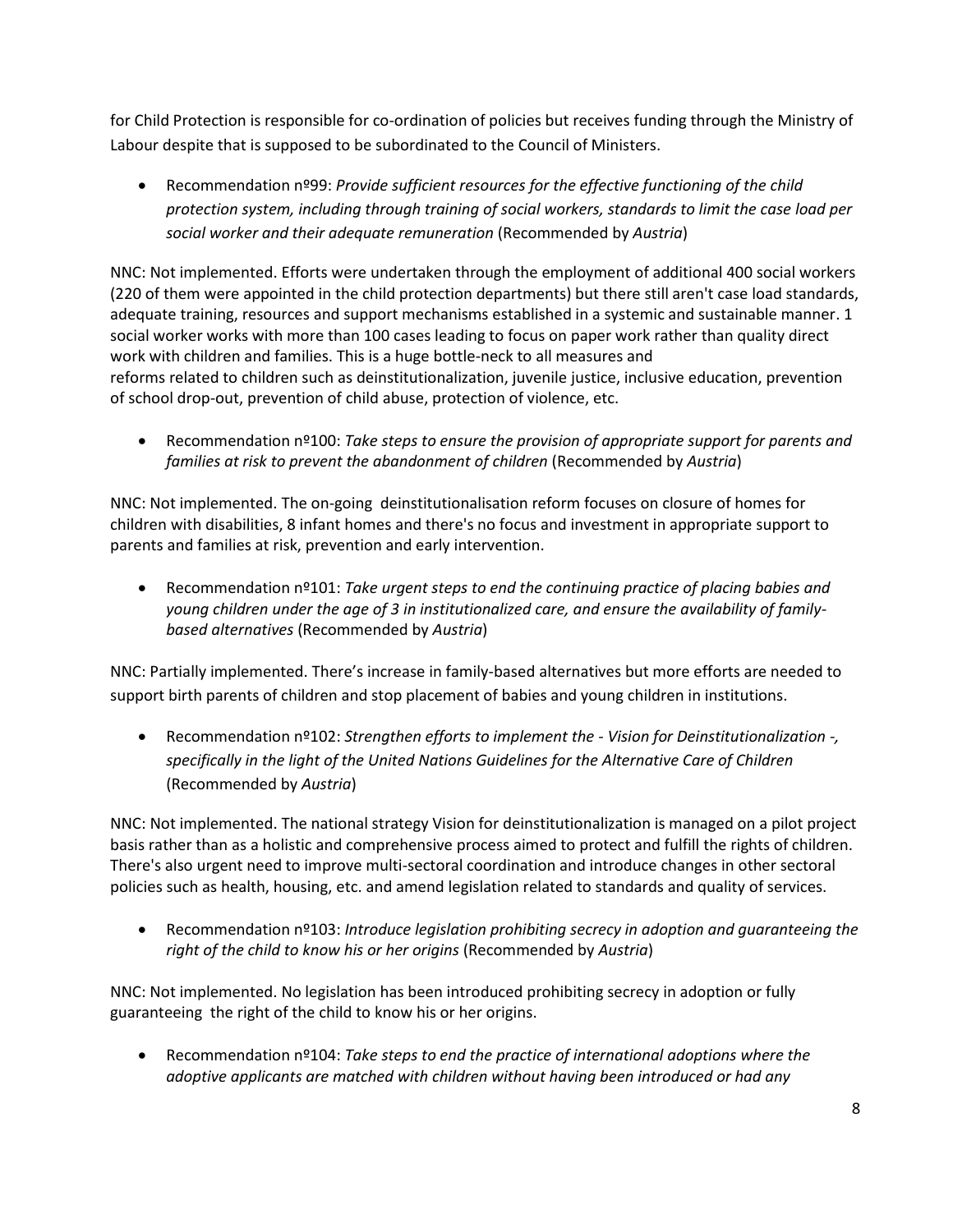*opportunity to build any relationship with a child prior to the adoption decision (Recommended by Austria*)

NNC response: Not implemented. In August 2014, the Ministry of Justice has announced that a new Ordinance regarding the recommendation is developed but it hasn't been adopted yet. Practices in-country vary and depend on the international adoption agency policy rather than on a unified procedure based on children's best interest.

 Recommendation nº137: *Assess the recommendation made by the Committee on the Rights of the Child with regard to seeking technical assistance from the United Nations, in order to implement the recommendations of the study on violence against children and the establishment of a juvenile justice system* (Recommended by *Chile)* 

NNC: Implemented. Technical assistance is provided by UNICEF.

### **II. Merging issues**

### **1. Early childhood development**

Early childhood development objectives have been established in all relevant sectors. However, there's lack of unified vision for early childhood development among different ministries and agencies and a lack of integrated common plan of action. In its General comment No. 7 Implementing child rights in early childhood (2005), the UN CRC states that "*For the exercise of their rights, young children have particular requirements for physical nurturance, emotional care and sensitive guidance, as well as for time and space for social play, exploration and learning. These requirements can best be planned for within a framework of*  laws, policies and programmes for early childhood, including a plan for implementation and independent *monitoring*."

**Suggested recommendation:** Develop a national strategy/Vision for early childhood development supported by a detailed action plan for implementation and clear leadership and co-ordination mechanisms.

### **2. Child poverty**

 $\overline{a}$ 

According to latest data from EU Statistics on Income and Living Condition (EU-SILC) survey, 52.3 % of Bulgarian children live at risk of poverty and social inclusion and 28.2 % live in poverty. Most at risk are single parents (42.5%) and families with three and more children (61 %). Children who are most often not included in health, educational and social services are primarily children of Roma origin, children with disabilities and children from rural areas. One of the main reasons for the high risk of poverty is the size and poor efficiency of social transfers. According to Eurostat data of 2011, Bulgaria is the state with the second least effective social transfers system in the EU (followed only by Greece) and the state with the second smallest size of social transfers (as a percentage of the GDP), followed only by Poland<sup>2</sup>. On the other hand, social assistance is the main tool for ensuring adequate social protection of the vulnerable part of the population. With this in mind, a prompt re-evaluation of the system is needed to ensure adequate and sustainable social payments; improved capacity, planning and coordination of the responsible institutions; development of systems for monitoring and control of the effectiveness and efficiency of the process. The

 $2^{2}$  Europe 2020 target: Poverty and social exclusion – active inclusion strategies; EC services, 2012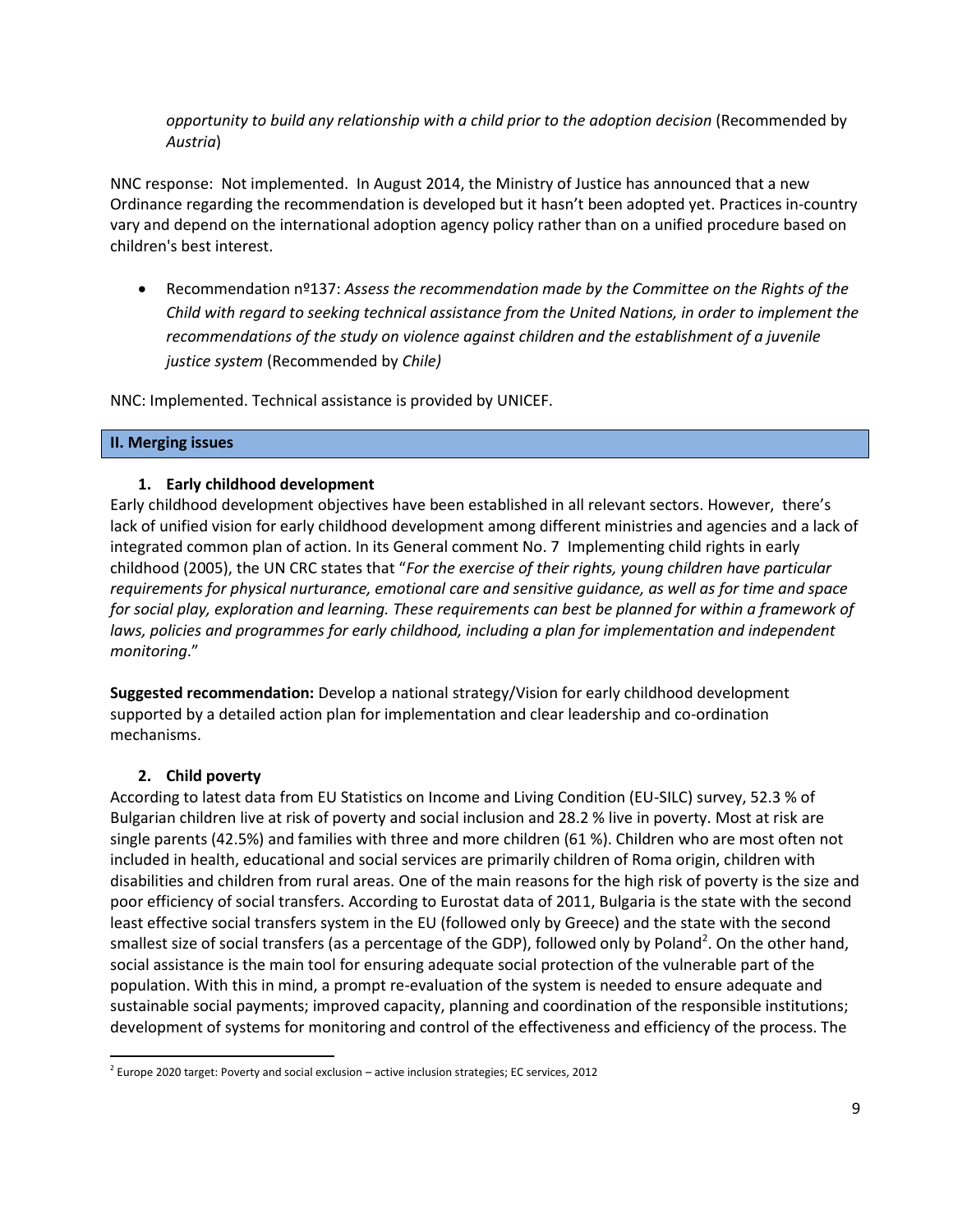overall poor state of the social systems (healthcare, education, social security and social assistance) significantly raises the risk of poverty.

**Suggested recommendation:** Undertake a comprehensive review of social assistance payments and social systems capacities in order to address adequately and effectively child poverty and well-being.

## **3. Refugees**

Bulgaria was faced with a massive inflow of asylum seekers in 2013 – around 11,000 people lodged asylum applications in the country in 2013 compared with 1,000 on average in previous years. As a result, Bulgaria implemented a plan in autumn last year "to manage the crisis resulting from the enhanced migratory pressure." Its main elements included building a 33 kilometre fence on the border with Turkey and increasing by 1,500 units the border police contingents patrolling that border. A co-ordination mechanism for unaccompanied children and children refugees was envisaged to be developed but the working group hasn't met for more than 6 months.

The Social Assistance Agency stopped to grant family benefits to refugees at the end of 2013 on the grounds of art.3, item 5 of the Family Allowances Law and the argument that there is no agreement on social cooperation between the State of origin of the person under protection and the Republic of Bulgaria.

The Republic of Bulgaria has ratified the UN Convention on the rights of the child (UNCRC) and by the virtue of this document is obliged to monitor "child's best interest…in all actions, regarding children, independently whether they are led by public or private institutions for social assistance, the courts, and the administrative or legislative authorities."(Art.3 of the Convention). The benefits are allocated to children – refugees, for their palimony, integration and respect of their fundamental rights as the right to health services and education.

The deprivation of family allowances to children directly contrary to the Convention relating to the Status of Refugees. Although they do not have the same status as the Bulgarian citizens, an element of the social assistance to the individuals, beneficiaries of temporary protection should be the support for child raise. This will be in consistence with our country commitments to the UNCRC. Full NNC's statement can be seen at [http://nmd.bg/en/nnc-alarms-for-violation-of-the-rights-and-minimal-standards-to-treat-children-and](http://nmd.bg/en/nnc-alarms-for-violation-of-the-rights-and-minimal-standards-to-treat-children-and-individuals-under-international-protection/)[individuals-under-international-protection/](http://nmd.bg/en/nnc-alarms-for-violation-of-the-rights-and-minimal-standards-to-treat-children-and-individuals-under-international-protection/)

**Suggested recommendation:** Take urgent actions to develop co-ordination mechanism for unaccompanied refugees' children and ensure appropriate social assistance is provided to foreigners with status of refugees, humanitarian status or temporary protection as part of international standards for human rights.

## **4. Child participation**

In its Concluding Observation on Bulgaria (CRC/C/BGR/CO/2) from 23 June 2008, the UN Committee on the Rights of the Child recommends the State party to:

27 (a) Strengthen its efforts to ensure that children have the right to express their views freely in all matters affecting them and to have those views given due weight in schools and other educational institutions, as well as in the family, and reduce the disparities in the opportunities for the participation of students from different social backgrounds and various regions;